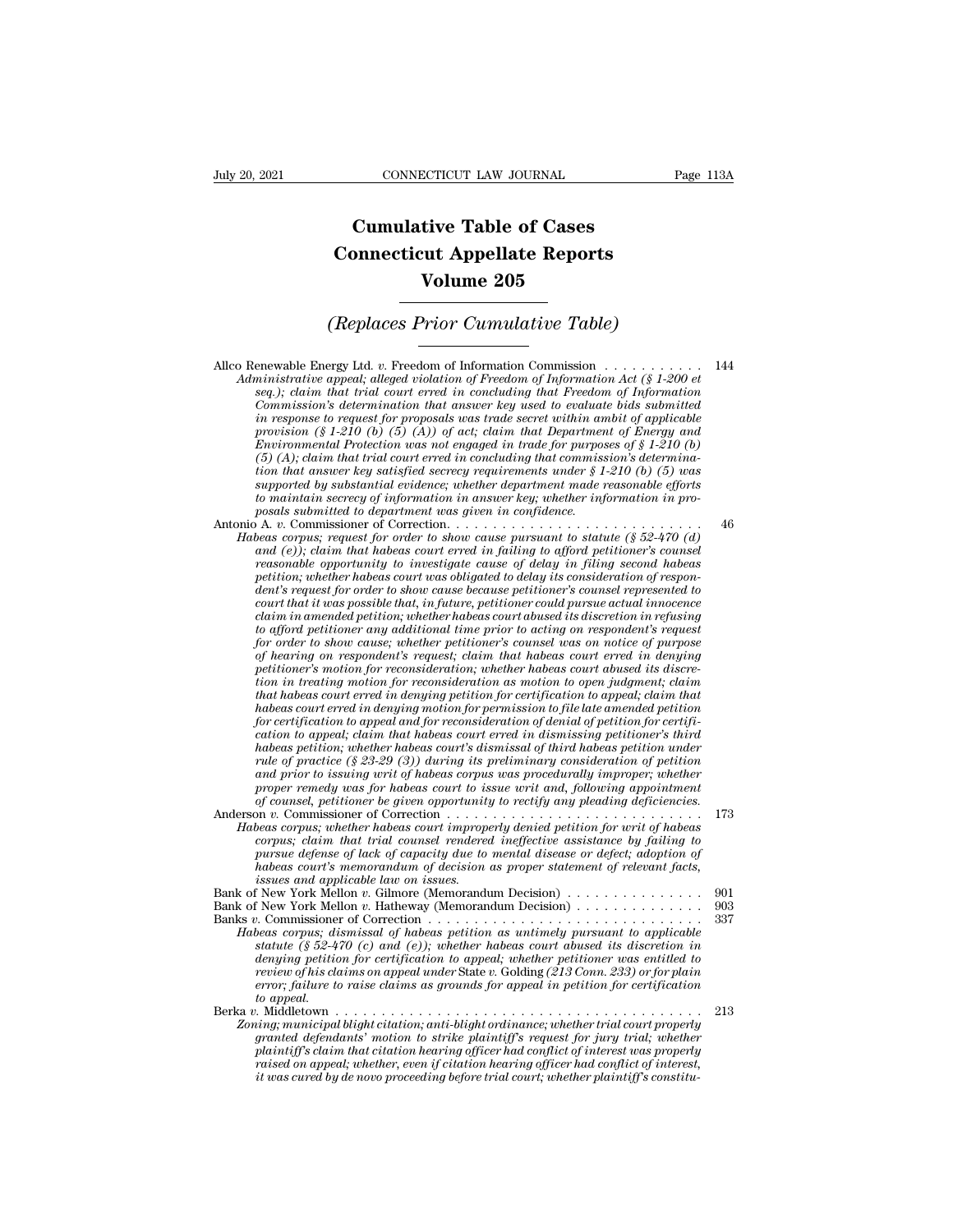*tional claims were properly raised on appeal; whether trial court abused its discretional claims were properly raised on appeal; whether trial court abused its*<br>discretion in refusing to permit plaintiff to amend complaint or to argue constitu-<br>tional issues; whether trial court's factual findings *tional claims were properly raised on appeal; whether trial court abused its*<br>*tional claims were properly raised on appeal; whether trial court abused its*<br>*discretion in refusing to permit plaintiff to amend complaint o a*<br> *appeal were properly raised<br>
discretion in refusing to permit plair<br>
<i>ional issues, whether trial court's*<br> *appeal were clearly erroneous.*<br> *West Hartford ............*<br> *c ameal motor vehicle assessment* tional claims were properly raised on appeal; whether trial court abused its<br>discretion in refusing to permit plaintiff to amend complaint or to argue constitu-<br>tional issues; whether trial court's factual findings challen *Tax appearing to permit plaintiff to amend complaint or to argue constitutional issues; whether trial court's factual findings challenged by plaintiff on appeal were clearly erroneous.*<br> *Tax appeal, motor vehicle assessm vional claims were properly raised on appeal; whether trial court abused its*<br>*discretion in refusing to permit plaintiff to amend complaint or to argue constitu-<br>tional issues; whether trial court's factual findings chal vehicle in in refusing to permit plaintiff to amend complaint or to argue constitu-<br>discretion in refusing to permit plaintiff to amend complaint or to argue constitu-<br>topnal issues; whether trial court's factual findings complear in merginsing to permit plaintiff to amend complaint or to argue constitutional issues; whether trial court's factual findings challenged by plaintiff on appeal were clearly erroneous.<br> comparison to the source* Bosque *<sup>v</sup>*. Commissioner of Correction. . . . . . . . . . . . . . . . . . . . . . . . . . . . . . <sup>480</sup> *Habeas corpus; dismissal of habeas petition as untimely pursuant to a left habeas periodical statute (§ 12-71d) in recommending crtain guide's schedule of motor vehicle values that town used to assess plaintiff's motor ve statute (§ 52-470 (d) and (e)); whether habeas court abused its discretion in denying motor venicle assessment; standing; claim that defendant state agency<br>violated statute (§ 12-71d) in recommending certain guide's schedule of motor<br>vehicle values that town used to assess plaintiff's motor vehicle review of his unpreserved to assess plaintiff's motor vehicle values in a tracticle values that trial*<br> *court improperly granted notion to dismiss on ground of sovereign immunity.*<br> *v.* Commissioner of Correction  $\ldots \ld$ *233) or for plain error; failure to raise claims as grounds for appeal in petition for certification to appeal as required by § 52-470 (g).* Caliber Home Loans, Inc. *v.* Zeller . . . . . . . . . . . . . . . . . . . . . . . . . . . . . . . . <sup>642</sup> *Fracelosure; claim that*  $(f \ S2+470)$  *and*  $f(e)$ *); whether habeas court abused its discretion in denying petition for certification to appeal; whether petitioner was entitled to review of his unpreserved claims on appeal un to foreclose on the forecal court above on the trial court above of his unpreserved claims on appeal, whether petitioner was entitled to review of his unpreserved claims on appeal under State v. Golding (213 Conn.*<br> *to 2 denying petition for certification to appeal; whether petitioner was entitled to*<br>*review of his unpreserved claims on appeal under* State v. Golding (213 Conn.<br>233) or for plain error; failure to raise claims as grounds *review of nis unpreserved claims on appeal under State v. Golding (213 Conn.*<br>
233) or for plain error; failure to raise claims as grounds for appeal in petition<br>
for certification to appeal as required by  $\S 52-470$  (g). *establishing notice; claim that trial court erred in its determination that plaintiff proverty promount to appeal as required by § 52-470 (g).*<br>
Home Loans, Inc. v. Zeller  $\ldots \ldots \ldots \ldots \ldots \ldots$  is the colosive; claim that plaintiff presented insufficient evidence that it had standing<br>
to foreclose on mortga *that defendant did not prove its special defenses; claim that trial court erred in reclosure, claim that plaintiff presented insufficient evidence that it had standing*<br>to foreclose on mortgage; claim that trial court incorrectly determined that defend-<br>ant lacked standing to challenge adequacy of notic *by preciose on*<br>
ant lacked sta<br>
under note;<br>
establishing 1<br>
proved amou<br>
that defendar<br>
rendering ju<br>
by sale.<br>
F. v. Commis<br>
r. P. Ogers (Ma ant tacked standary to challenge daequacy of notice of acceleration and aefault<br>under note; claim that trial court improperly admitted into evidence documents<br>establishing notice; claim that trial court erred in determinin mater note; claim that trial court improperty damitted this determination that plaintiff<br>establishing notice; claim that trial court erred in distelermination that plaintiff<br>proved amount of outstanding debt; claim that tr Exposed amount of outstanding debt; claim that tried in a court erred in determining<br>proved amount of outstanding debt; claim that trial court erred in<br>that defendant did not prove its special defenses; claim that trial co Frocet unional of strainaring users, calculated rest is pecial defenses; claim that trial court erred in<br>that defendant did not prove its special defenses; claim that trial court erred in<br>rendering judgment of strict forec *Wrongful death; subject matter jurisdiction; motion for reconsideration; claim that trial court improperly granted motion to dismiss action on ground that it was barred by doctrine of sovereign immunity; whether trial court properly applied four criteria of test set forth in* Spring *v.* Constantino *(168 Conn. 563); whether action was been member against defendant policing member against a policers ins.* Co. (Memorandum Decision).<br> *action was barea was been metal death; subject matter jurisdiction; motion for reconsideration; claim that*<br> *individual, capacities.* Dressler *v.* Riccio . . . . . . . . . . . . . . . . . . . . . . . . . . . . . . . . . . . . . . . . . . <sup>533</sup> *Legal malproperly granter jurisdiction; motion for reconsideration; claim that* trial court improperly granted motion to dismiss action on ground that it was barred by doctrine of sovereign immunity; whether trial court p *Practices Act (PTPA) Practices Act (PTPA) Practices Actom on ground that it was part criteria of etst forth in Spring v. Constantino (168 Conn. 563); whether action was brought against defendant police officers in t jumenta by accrime of sovereign immunity; whether trial court properly applied* four criteria of test set forth in Spring v. Constantino (168 Conn. 563); whether action was brought against defendant police officers in the *commienting to the stations made by attorney at their official, rather findividual, capacition was brought against defendant police officers in their official, rather than individual, capacities.<br>
<i>r* v. Riccio . . . . . *attorney's expertise and/or competence relate to entrepreneurial aspects of praction trial conduction*<br> *time almapractice of fiduciary duty; violation of Connecticut Unfair Trade<br>
almapractice; breach of fiduciary duty; violation of Connecticut Unfair Trade<br>
Practices Act (CUTPA) (§ 42-110a et seq.) mentice: breach of fiduciary duty; violation of Connecticut Unfair Trade*<br>*malpractices Act (CUTPA)* (§ 42-110a et seq.); motion to strike; motion for summary<br>*pudgment; claim that trial court improperly granted motion* Practices Act (CUTPA)  $(\tilde{S}^242-110a$  et seq.); motion to strike; motion for summary judgment; claim that trial court improperly granted motion to strike CUTPA claim; whether representations made by attorney to prospect *Fractices Act (CUTPA)* (§ 42-110a et seq.); motion to strike; motion for summary judgment; claim that trial court improperly granted motion to strike CUTPA claim; whether representations made by attorney to prospective cl *claim; whether representations made by attorney to prospective client regarding attorney's expertise and/or competence relate to entrepreneurial aspects of practice of law; claim that trial court improperly granted motion* attorney's expertise and/or competence relate to entrepreneurial aspects of practice of law; claim that trial court improperly granted motion for summary judgment as to legal malpractice and breach of fiduciary duty claims attorney's expertise and/or competence redate to entrepreneurial aspects of practice of law; claim that trial court improperly granted motion for summary judg-<br>ment as to legal malpractice and breach of fiduciary duty clai *Negligence; unavoidable accident doctrine, discussed; motion for summary juag-*<br>ment as to legal malpractice and breach of fiduciary duty claims; whether triate court lacked subject matter jurisdiction over legal malpract *whether trial court lacked subject matter jurisdiction over legal malpractice and breach of* fiduciary duty claims; whether furnisdiction over legal malpractice and breach of fiduciary duty claims were ripe for review; wh *tourt lacked subject matter jurisdiction over tegal malpractice and breach of fiduciary duty claims* whether legal malpractice and breach of fiduciary duty chail malpractice and breach of fiduciary duty daims.<br> *the ma realisms were ripe for review; whether form of judgment was improper as to legal* rading were ripe for review; whether form of judgment was improper as to legal malpractice and breach of fiduciary duty claims.<br>
Benak cons *to facts of case; whether trial court erred in granting plaintiff's motion for reconsideration and in increasing award of damages to include future medical expenses.*<br>Fair v. Commissioner of Correction. . . . . . . . . . Fair *<sup>v</sup>*. Commissioner of Correction. . . . . . . . . . . . . . . . . . . . . . . . . . . . . . . . <sup>282</sup> *P. Benak Corpusible accident doctrine, discussed, motion for reconsideration, whether trial court erred in refusing to apply unavoidable accident doctrine to facts of case, whether trial court erred in granting plaintif chapence; unavondable accudent doctrine, discussed; motion for reconsideration; whether trial court erred in granting plaintiff's motion for to facts of case; whether trial court erred in granting plaintiff's motion for r effective assistance of counseling to apply unavolative accident accrime*<br>to facts of case; whether trial court erred in granting plaintiff's motion for<br>reconsideration and in increasing award of damages to include future *to jacts of case; whether trial court erred in granting plaintiff's motion for*<br>reconsideration and in increasing award of damages to include future medi-<br>collexpenses.<br>Commissioner of Correction  $\ldots$ ,,,,,,,,,,,,,,,,,,,, *reconsideration and in increasing award of damages to include future medical expenses.*<br> *formissioner of Correction.*<br> *for alleged motivation to appeal, claim that petitioner was denied constitutional right to*<br> *effect that trial counsel failed to impeach witness with respect to his inconsistent* Commissioner of Correction.<br> *beas corpus; whether habeas court abused its discretioner existence refification to appeal; claim that trial counsel faeculpatory expert testimony; claim that trial counsel faeculpatory expert* Habeas corpus; whether habeas court abused its aiscretion in denying petition for<br>ertification to appeal; claim that pritioner was denied constitutional right to<br>effective assistance of counsel; claim that trial counsel fa *Landlord-tenantial perimemial perimemial perimemial right to*<br>effective assistance of counsel; claim that trial counsel failed to produce allegedly<br>exculpatory expert testimony; claim that trial counsel failed to impeach *effective assistance of counsel, claim that trial counsel failed to produce allegedly exculpatory expert testimony; claim that trial counsel failed to impeach witness for alleged motivation to cooperate with police to avo*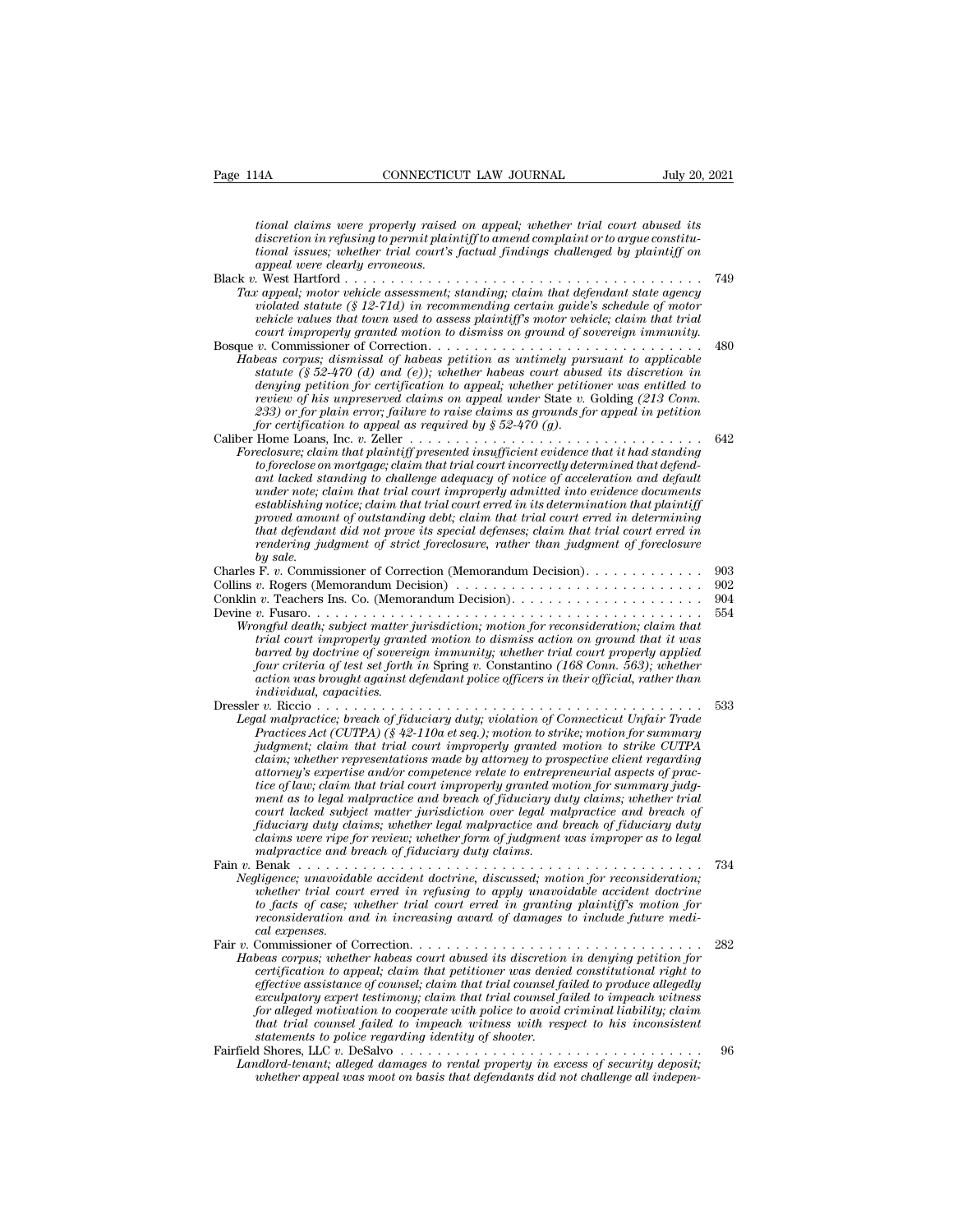*2021* **connecticutation connection** *Page 115A*<br>*dent bases for trial court's judgment; claim that trial court improperly rendered*<br>*judgment for plaintiff on basis of statutory (§ 47a-2) exemption for certain*<br>*bousi judgent for plays in CONNECTICUT LAW JOURNAL* Page 115A<br> *Judgment for plaintif on basis of statutory (§ 47a-2) exemption for certain*<br> *judgment for plaintiff on basis of statutory (§ 47a-2) exemption for certain*<br> *hous housing arrangements incluental to educational to educational to educational dent bases for trial court's judgment; claim that trial court improperly rendered judgment for plaintiff on basis of statutory (§ 47a-2) exempti* <sup>2021</sup> CONNECTICUT LAW JOURNAL Page 115A<br> *dent bases for trial court's judgment; claim that trial court improperly rendered*<br> *judgment for plaintiff on basis of statutory (§ 47a-2) exemption for certain*<br> *housing arrang rendered to asses for trial court's judgment; claim that trial court improperly rendered judgment for plaintiff on basis of statutory (§ 47a-2) exemption for certain housing arrangements incidental to educational services dent bases for trial court's judgment; claim that trial court improperly rendered judgment for plaintiff on basis of statutory* (§ 47a-2) *exemption for certain housing arrangements incidental to educational services security dent bases for trial complement for plaintiff consing arrangements*<br>*47a of General Staturendered for plaintiff cants made certain juge security deposit.*<br>*security deposit.*<br>*ex v. Mac Motors, Inc.*<br>*playment di* dentity about the main of paintiff on basis of statutory (§ 47a-2) exemption for certain housing arrangements incidental to educational services from application of title 47a of General Statutes to security deposit; whethe *Fragment jor planntyl on basis of statutory (§ 470-2) exemption for certain*<br> *housing arrangements incidental to elucational services from application of title*<br> *47a of General Statutes to security deposit; whether judg determined that claim is incluentation* of *auctational services from application of title*<br>  $47a$  of General Statutes to security deposit; whether judgment correctly was<br>
rendered for plaintiff on defendants' second amen *Figure 47d of General Statutes to security aeposit; whether judgment correctly was rendered for plaintiff on defendants' second amended counterclaim when defendants ants made certain judicial admission in joint stipulatio cataria made certain judicial admission in joint stipulation of facts concerning*<br> *cataring made certain judicial admission in joint stipulation of facts concerning*<br> *security deposit.*<br>  $\begin{array}{lll} \text{Re} \: v. \text{Mac Motors, Inc.} \ldots &$ ants maae certain juancial aamission in joint stipulation of Jacts concerning<br>iscurity deposit.<br>ployment discrimination; summary judgment; whether trial court correctly<br>determined that claim of gender discrimination in vio *States District Court; whether trial court correctly determined that defendant was wear the method in the increase wear wearstype ployment discrimination; summary judgment; whether trial court correctly determined that claim as matter of ender discrimination in violation of Connecticut Fair Employme determined that claim of gender discrimination in violation of Connecticut Fair*<br>*Employment Practices Act* (§ 46a-51 et seq.) was barred by doctrine of res judi-<br>cata; whether genuine issue of material fact existed as to *Finley v.* Western Express, Inc. . . . . . . . . . *Employment Practices Act* ( $g$  40a-51 et seq.) was oarrea by aoctrine of res juar-<br>cata; whether genuine issue of material fact existed as to whether plaintiff was<br>jurisdictionally barred from bringing gender discriminati *Unimisticitionally barred from bringing gender discrimination claim in United States District Court; whether trial court correctly determined that defendant was entitled to judgment as matter of law on claim of hostile wo mary interiorationally barrea from oringing genaer asscrimination claim in United*<br>Strates District Court; whether trial court correctly determined that defendant<br>was entitled to judgment as matter of law on claim of host *Mates District Court, whether trial court correctly aetermined that aegendant* was entitled to judgment as matter of law on claim of hostile work environment because plaintiff failed to submit sufficient evidence to raise *cocase plaintiff failed to submit sufficient evidence to raise genuine issue of because plaintiff failed to submit sufficient evidence to raise genuine issue of material fact as to such claim.*<br> *contain fact as to such c oecause plannty jauea to suomit sufficient evidence to raise genuine issue of*<br>*conterial fact as to such claim.*<br>*insured motorist benefits; mootness; whether trial court properly rendered summary judgment for defendants naterial jact as to such carm.*<br> *nothermal motorist benefits; mootness; whether trial cound mary judgment for defendants; whether trial court prop<br>
mary judgment for defendants; whether trial court prop<br>
vas no genuine i* Gonzalez *v.* Commissioner of Correction. . . . . . . . . . . . . . . . . . . . . . . . . . . . . <sup>511</sup> *Habeas corpusion for defendants; whether trial court properly determined that there*<br> *Habeas covered by insurance policy that did not contain provision for uninsured motorist*<br> *coverage because Tennessee law governed pa toorered by insurance policy that did not contain provision for uninsured motorist*<br>*toorange because Tennessee law governed parties' dispute and Tennessee law did<br>not require defendants to provide such coverage.*<br>*text Following the underlying convictional indition of material provision for uninsured motorist*<br> *Coverage because Tennessee law governed parties' dispute and Tennessee law did*<br> *not require defendants to provide such cover coverea by insurance poicey indi and not condain provision for uninsurea motorist*<br>coverage because Tennessee law governed parties' dispute and Tennessee law did<br>not require defendants to provide such coverage.<br>The access *coverage because 1 ennessee law governea parties aispute and 1 ennessee law and real to are are of Correction.*<br> *limitsioner of Correction.*<br> *lineas corpus; whether trial counsel rendered ineffective assistance; whether tioner sought to establish applied existing constitutional principles; whether rule petitioner sought to establish placed category of private conduct beyond power beas corpus; whether trad counsel rendered metjective assistance; whether peti-<br>tioner's right to due process was violated because statutory (§§ 53a-8 and 53a-<br>55a) scheme underlying conviction of manslaughter in first de tomer's right to due process was wolated because statutory (§§ 53a-8 and 53a-55a) scheme underlying conviction of manslaughter in first degree with firecarm as accessory does not require state to prove as essential elemen liability that petitioner intended principal's use of firearm; claim that rule petitioner sought to establish applied existing constitutional principles; whether rule petitioner sought to establish placed category of priv* as accessory aoes not require state to prove as essential element of accessorial<br>liability that petitioner intended principal's use of firearm; claim that rule petitioner sought to establish placed category of private cond *Foreclosure; claim that trial court implied existing constitutional principles; whether rule petitioner sought to establish placed category of private conduct beyond pover of state to punish and, thus, satisfied exception tomer sought to establish plane existing constitutional principles; whether rule*<br>petitioner sought to establish placed category of private conduct beyond power<br>of state to punish and, thus, satisfied exception in Teague *of state to punish and, thus, satisfied exception in Teague v. Lane (489 U.S. 288)*<br>to prohibition against establishing new constitutional rules of criminal procedure<br>in collateral proceedings.<br>Nortgage, LLC v. Androulida *miss; claim that trial court improperly granted motion for summary judgment as to prontotton against establishing new constitutional rules of criminal procedure*<br> *and collateral proceedings*<br> *accouries*<br> *accouries*<br> *accouries*<br> *accouries*<br> *closures* claim that trial court improperly determi *foreclosure; claim that trial court improperly denied motion to open judgment.* Gray *<sup>v</sup>*. Commissioner of Correction (Memorandum Decision) . . . . . . . . . . . . . . . . <sup>901</sup> Forecommence foreclosure action; claim that trial court improperly granted motion<br>to commence foreclosure action; claim that trial court improperly denied motions to dis-<br>miss; claim that trial court improperly granted mot *Habeas corpus; claim that trial court improperty granted motion*<br>to substitute plantiff; claim that trial court improperty denied motions to dis-<br>miss; claim that trial court improperty are more in a state in the state in *consignate parality* claim that trial court improperty denied motions to distinguistic mass; claim that trial court improperty rendered judgment of strict foreclosure; claim that trial court improperty denied motion to op *iss, carm and trade that trial court improperty graniea motion for summary juagment* of strict as to liability; claim that trial court improperty denied motion to open judgment.<br>
Commissioner of Correction (Memorandum Dec *is to tutuluty; curm that trial court improperty renaered judgment of strict foreclosure; claim that trial court improperty denied motion to open judgment.*<br> *Commissioner of Correction (Memorandum Decision)* . . . . . . *encouragement to proced further; claim that habeas corpus; claim that habeas corpus; claim that habeas court abused its discretion in denying petition for*  $c$  arison of Correction  $\ldots$ ................................... *habeas petition with respect to claim of ineffective assistance of appellate counsel; whether claim that habeas contrineration in denying petition for*<br>*whetas corpus; claim that habeas contridioned its discretion in denying petition for*<br>*discuss that were debatable among jurists of reason, that court cou beas corpus; clarm that habeas court abused its discretion in denying petition for*<br>certification to appeal; whether petitioner demonstrated that his claims involved<br>issues that were debatable among jurists of reason, tha *certification to appeal; whether petitioner demonstrated that has claims involved*<br>issues that were debatable among jurists of reason, that court could resolve<br>issues in different manner or that questions raised were adeq *of ineffective assistance of prior habeas counsel.* In the monomyneutric proceed further; claim that habeas court improperly denied<br>habeas petition with respect to claim of ineffective assistance of appellate counsel;<br>whether claim was barred by doctrine of successive petit *Abuse spection with respect to claim of ineffective assistance of appellate counsel;*<br> *Ables petition with respect to claim of ineffective assistance of appellate counsels*<br> *Abuse provide provide as result of appellate emotional distress; intentional distress; intentional influence of succession percelaim that habeas count improperty assistance of successive petitions; whether performance; suffered prejudice as result of appellate couns niffered prejudice as result of appellate coursel's alleged deficient performance; suffered prejudice as result of appellate coursel's alleged deficient performance; claim claim that habeas court improrely denied habeas p mined that habeas court improperly denied habeas petition with respect to claim that habeas court improperly denied habeas petition with respect to claim of of ineffective assistance of privilege;*<br>Ollemnu . . . . . . . . *whether trial court properly determined that legal malpractice claim was barred by plaintiff's lack of attorney-client relationship with defendant; whether trial court properly determined that malicious prosecution claim was barred by doctse of process; tegal matpractice; maticions prosecution; negligent infliction of emotional distress; intentional infliction of emotional distress; absolute immunity; litigation privilege; motion to dismiss; whether trial emotional distress; intentional infliction of emotional distress; absolute imminity; litigation privilege; motion to dismiss; whether trial court properly determined that legal malpractice claim was barred by doctrine of buty; litigation privilege; motion imined that abuse of process claim whether trial court properly determined by plaintiff's lack of attorney-clie court properly determined that motion of highlant motion of highlant motio*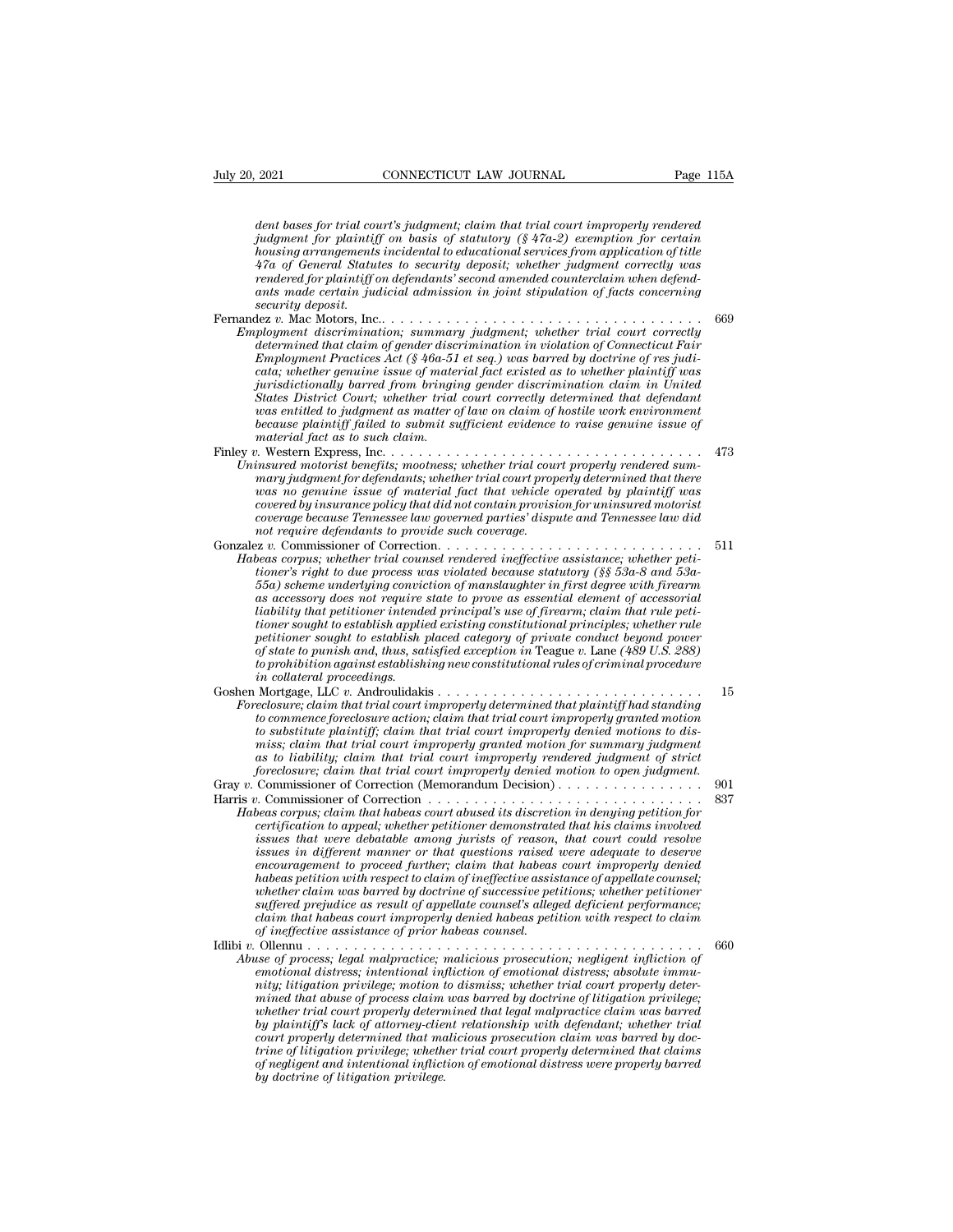In re Sequoia G. . . . . . . . . . . . . . . . . . . . . . . . . . . . . . . . . . . . . . . . . . . . <sup>222</sup> *Termination of parental rights; claim that trial court improperly found that it was*<br>*Termination of parental rights; claim that trial court improperly found that it was*<br>*in best interests of minor children to terminate i*n best interests of minor children to terminate respondent motion of parental rights; claim that trial court improperly found that it was in best interests of minor children to terminate respondent mother's parental rig  $r$ <sup>16</sup> rights; when  $r$  connective trial court  $\frac{1}{2}$  and  $\frac{1}{2}$  and  $\frac{1}{2}$  and  $\frac{1}{2}$  and  $\frac{1}{2}$  and  $\frac{1}{2}$  and  $\frac{1}{2}$  and  $\frac{1}{2}$  and  $\frac{1}{2}$  and  $\frac{1}{2}$  and  $\frac{1}{2}$  are  $\frac{1}{2}$  in the  $\$ *as to children's formation of parental rights; claim that trial court improperly found that it was*<br>in best interests of minor children to terminate respondent mother's parental<br>rights; whether trial court's findings, mad <sup>222</sup><br> *initial of parental rights; claim that trial court improperly found that it was<br>
in best interests of minor children to terminate respondent mother's parental<br>
<i>rights; whether trial court's findings, made pursuant in § 17a-112 (k)* (4), bond between children and foster parameters and the minor children in best interests of minor children to terminate respondent mother's parental rights; whether trial court's findings, made pursuant *court in best inferred its court improperly found that it was*<br> *court improperly found that it was*<br> *in best interests of minor children to terminate respondent mother's parental*<br> *irights; whether trial court's findin munation of parental rights; claim that trial court improperty found that it was*<br>in best interests of minor children to terminate respondent mother's parental<br>rights; whether trial court's findings, made pursuant to stat *in best interests of minor children to terminate respondent mother's parental* rights; whether trial court's findings, made pursuant to statute (§ 17a-112 (k)), as to children's best interests were factually supported an *in absence of motion specifically supported and legally sound; whether in as independent for trial court to have considered, as to cmotional ties fact mas inappropriate for trial court to have considered, as to emotional* it was inappropriate for trial court to have considered, as to emotional ties factor<br>in § 17a-112 (k) (4), bond between children and foster parents; whether trial<br>court's factual findings supported its conclusion under § 1 *Release of mortgage pursuant to statute (§ 49-8); whether trial court's factual findings supported its conclusion under § 17a-112 (k) (3) that mother had not complied with court orders; whether trial court had obligation, dismissed plaintiffs'* action for the subset that the *distribution inder*  $\frac{1}{2}T\alpha$ . The *discrete interiors* the *discrete interiors, whether trial court had obligation*, sua sponte, to consider less onerous means of *plaints yield not complied with court orders; whether trial court had obligation,*<br> *plants and not complied with court orders; whether trial court had obligation,*<br> *plants and not consider less onerous means of achievin demand notice demand in the court of exists and sponte, where is a gonte all court had court demand planning*<br>in absence of motion specifically seeking alternative permanency plan.<br>
1 v. Pennymac Loan Services, LLC....... *of due process by improperly distribute is of due process by induced permanency planning*<br> *of due propertiess by interess by interesting alternative permanency planning*<br> *of due process by improperly distribute (\$49-8); failed to satisfy statutory demand to satisfy demand to satisfy pair.*<br> *failed to satisfy equirement to statute (§ 49-8); whether trial court improperly dismissed plaintiffs' action for lack of subject matter jurisdictio notice or opportunity to be heard; claim that judgment of dismissal could be affirmed pursuant to statute (§ 49-8); whether trual court improperty dismissed plaintiffs' action for lack of subject matter jurisdiction on basis of plaintiffs' alleged failure to satisfy requirements of § 49-8 (c) rega plaintiffs' alleged failure to satisfy requirements of \$49-8 (c) regarding statutory*<br>demand notice for release of mortgage; claim that trial court deprived plaintiffs<br>of due process by improperly addressing, sua sponte, demand notice for release of mortgage; claim that trial court deprived plaintiffs<br>of due process by improperly addressing, sua sponte, issue of whether plaintiffs<br>failed to satisfy statutory demand notice requirements with *Trusts; probate appeal; whether plainting in train that view of whether plaintiffs*<br>failed to satisfy statutory demand notice requirements without affording them<br>notice or opportunity to be heard; claim that judgment of d *abandoned various counts at trial counterpolytoned various counterpolytoned is failed to satisfy statutory demand notice requirements without affording them* notice or opportunity to be heard; claim that judgment of dismi *argument; whether trial court erred in rendering account that judgment of dismissal could be*<br>affirmed on alternative ground that plaintiffs were not aggrieved pursuant to<br> $\S$  49-8 because they did not suffer any harm and *probate are probate appeal instead of dismissing appeal of dismission coalinear and appear of dismission coaling*<br>affirmed on alternative ground that plaintiffs were not aggrieved pursuant to<br> $\hat{s}$  49-8 because they did *argument; whether trial court erred in rendering judgment for defendant in*<br>*probate appeal instead of dismissing appeal for lack of subject matter jurisdiction*<br>because appeal became moot during its pendency.<br>Kissel v. C Kissel *v.* Center for Women's Health, P.C. . . . . . . . . . . . . . . . . . . . . . . . . . . . . <sup>394</sup> *Medical malpractice; product liability; motion to dismiss; motion for directed verdiamidoned various counts at trial on basis of his counsel's statements at closing argument; whether trial court erred in rendering judgment for defendant in probate appeal instead of dismissing appeal for lack of subject examentic urbus counts at in that of alss of has collected sistements at example appeal instead of dismissing appeal for lack of subject matter jurisdiction*<br>probate appeal instead of dismissing appeal for lack of subject *written opinion letter as required by statute (§ 52-190a); whether plaintiff was required to cure defect with medical malproacing to cure of a cure of a cure of a cure for Women's Health, P.C.*<br> *reading medical malpractice; product liability; motion to dismiss; motion for directed verdict; motion to period; whether trial court improperly denied motions for directed verdict and to* set a set as ideal in the set as in the set as in the control of the directed verdict; notion to set aside verdict, that plaintifies are directed verdict; set as equived to establish capacity denied motion to dismiss *dical malpractice; product liabilitic; motion to set aside verdict; :*<br>erly denied motion to dismiss mortig are written opinion letter as required<br>required to cure defect with meriod; whether trial court impotos set aside erly denied motion to dismiss medical malpractice complaint for failure to attach<br>erly denied motion to dismiss medical malpractice complaint for failure to attach<br>written opinion letter as required by statute (§ 52-190a); written opinion letter as required by statute (§ 52-190a); whether plaintiff was<br>required to cure defect with medical malpractice complaint within limitation<br>period; whether trial court improperly denied motions for direct *Foreclosure Foreclosure Foreclosure Foreclosure Foreclosure Foreclosure Foreclosure Foreclosure Foreclosure Foreclosure*; *Foreclosure*; *Foreclosure*; *We are a foreclosure*; *We are a foreclosure*; *We comparison, whether trial court improperly denied motions for directed verdict and*<br>to set aside verdict on ground that plaintiff failed to establish causation element<br>of product liability claim.<br>The v. Freedom of Informa *plant* to set aside verdict on ground that plaintiff failed to establish causation element<br>of product liability claim.<br> $\rho$  it w. Freedom of Information Commission (Memorandum Decision)<br> $\rho$ .............................. *produce lost mortgage note; adoption of trial court's memorandum of decision as proper statement of facts and applicable lacteded, and applicable statement of strict property rendered judgment of strict foreclosure; whether trial court property rendered judgment of strict foreclosure; claim that t* Savings Bank *v.* Bedford Realty Corp*. (238 Conn. 745) has been overruled sub* rtgage Ltd. *v.* Underwood Towers Ltd. Partnership ...<br> *eclosure*, whether trial court properly rendered judge<br>
claim that trial court lacked subject matter jurisdict<br>
plaintiff lacked standing to foreclose commercial mor reaction, and an individual of the property contributed subject matter jurisdiction; claim that substitute plaintiff lacked standing to foreclose commercial mortgage because it could not produce lost mortgage note; adoptio *Breach of contract; duty to defend; law of case doctrine; claim that trial court is new oral mortgage because it could not* produce lost mortgage note; adoption of trial court's memorandum of decision as proper statement *plaintiff lacked standing to foreclose commercial mortgage because it could not produce lost mortgage note; adoption of trial court's memorandum of decision as proper statement of facts and applicable law on issues; claim summary issue in the syrings in that trial court is an interesting as proper statement of facts and applicable law on issues; claim that New England Savings Bank v. Bedford Realty Corp. (238 Conn. 745) has been overruled player sumenta of jures and approase at on essaes, calim that i*ce inglaind<br>
Savings Bank v. Bedford Realty Cop. (238 Conn. 745) has been overruled sub<br>
silentio or, in alternative, was wrongly decided.<br> *plaint* of contr *have recused himself to avoid appearance of impropriety due to his involvement in Sachino of, in distribution, tas arongsy*<br>*in Start Indemnity & Liability Co.......*<br>*in ordering court trial on matter of insu*<br>*in ordering court trial on matter of insu*<br>*in plaintiff of right to jury trial on duty Breach of contract; duty to defend; law of case doctrine; claim that trial court erred*<br>*in ordering court trial on matter of insurer's duty to defend following denial of*<br>*summary judgment on same issue; claim that trial Frequence, where functional court trial court in collecting court in a court exact where trial on matter of insurer's duty to defend following denial of* summary judgment on same issue; claim that trial court improperly *value of property as compromise figure between conflicting waveleng waveleng and summary judgment on same issue; claim that trial court improperty deprived plaintiff of right to jury trial on duty to defend issue; claim t parties.* have recused himself to avoid appearance of impropriety due to his involvement<br>
in pretrial settlement negotiations.<br>
Mirlis v. Yeshiva of New Haven, Inc.<br>
Mirlis v. Yeshiva of New Haven, Inc.<br>
Foreclosure of judgment lien *Administrative appeal; appeal from decision by defendant revoking plaintiff's initial educator and professional educator certificates pursuant to statute of property as compromise figure between conflicting appraisals from parties.*<br> *educe of property as compromise figure between conflicting appraisals fr Chain at New Haxit, i.e.,*  $\ldots$  *i.e.,*  $\ldots$  *i.e.,*  $\ldots$  *i.e.,*  $\ldots$  *i.e.,*  $\ldots$  *i.e.,*  $\ldots$  *i.e.,*  $\ldots$  *i.e.,*  $\ldots$  *i.e.,*  $\ldots$  *i.e.,*  $\ldots$  *i.e.,*  $\ldots$  *i.e.,*  $\ldots$  *i.e.,*  $\ldots$  *i.e.,*  $\ldots$  *i.e.,*  $\ldots$  *i.e.,*  $\ldots$  *i.e., \ Foreclosure of judgment lien; whether trial court improperly determined fair market*<br>
value of property as compromise figure between conflicting appraisals from<br>
parties.<br> **Moulthrop** v. State Board of Education.<br> *Admini tration*<br> *tration of Connection of Education*<br> *tration of Connecticut Mastery Instantial educator and professional educator certificates pursuant to statute* (§ 10-145b<br>
(*i*) (2)); whether there was substantial evidenc *decision as proper statement of facts and applicable law on issues.*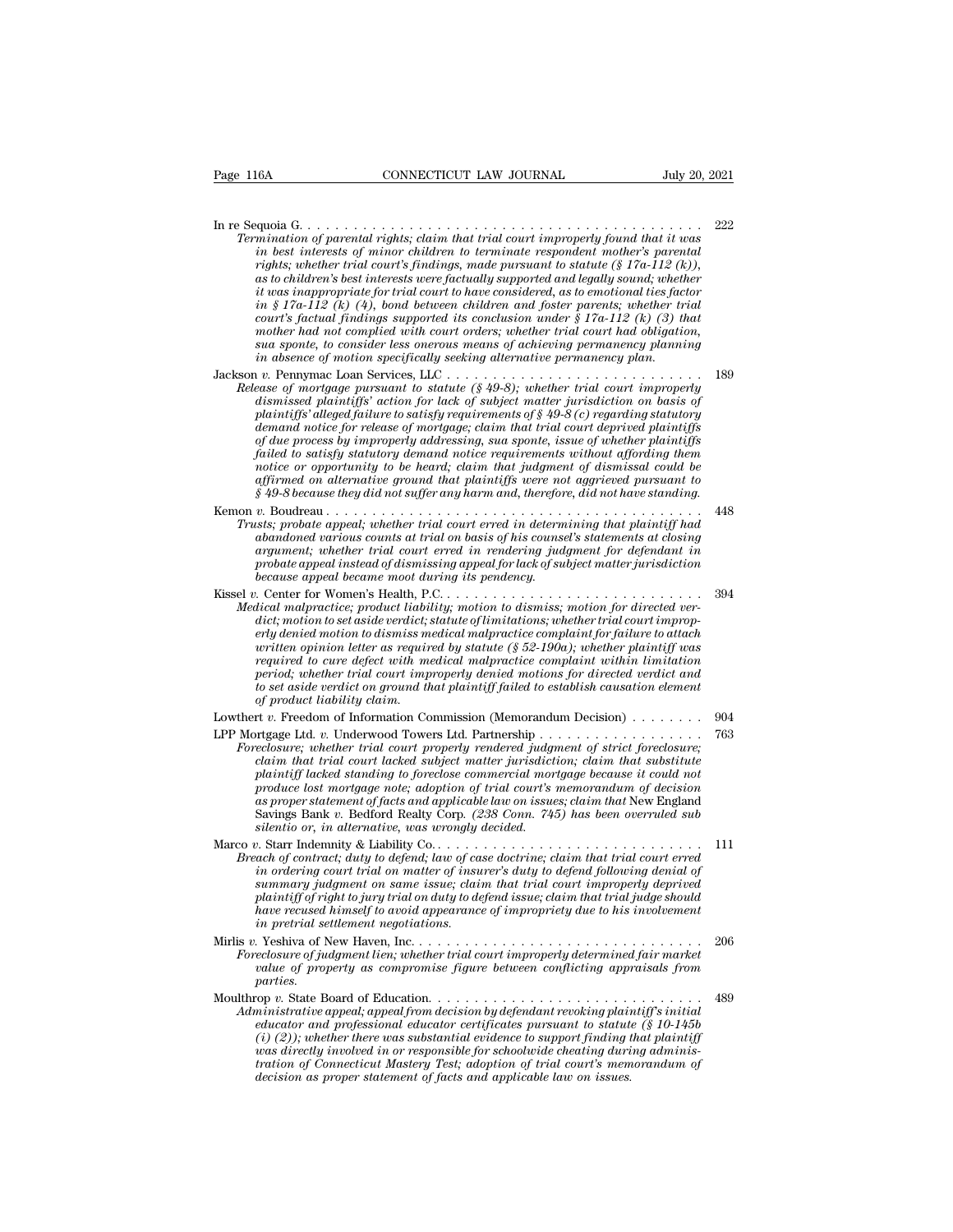| July 20. 2021                        | CONNECTICUT LAW JOURNAL                                                                                                                                                                                                                                                                                                                                                                                                                                                                                                                                                                                                                                                                                                                                                                                                           |           |
|--------------------------------------|-----------------------------------------------------------------------------------------------------------------------------------------------------------------------------------------------------------------------------------------------------------------------------------------------------------------------------------------------------------------------------------------------------------------------------------------------------------------------------------------------------------------------------------------------------------------------------------------------------------------------------------------------------------------------------------------------------------------------------------------------------------------------------------------------------------------------------------|-----------|
|                                      |                                                                                                                                                                                                                                                                                                                                                                                                                                                                                                                                                                                                                                                                                                                                                                                                                                   | Page 117A |
|                                      | Termination of employment; recklessness; intentional infliction of emotional dis-<br>tress; libel; whether trial court properly granted defendant's motion for summary<br>judgment; adoption of trial court's memorandum of decision as proper statement<br>of relevant facts, issues and applicable law.                                                                                                                                                                                                                                                                                                                                                                                                                                                                                                                         | 129       |
|                                      | Reserve Realty, LLC v. BLT Reserve, LLC (See Reserve Realty, LLC v. Windemere Reserve,                                                                                                                                                                                                                                                                                                                                                                                                                                                                                                                                                                                                                                                                                                                                            |           |
|                                      |                                                                                                                                                                                                                                                                                                                                                                                                                                                                                                                                                                                                                                                                                                                                                                                                                                   | 299       |
| to plaintiffs.                       | Breach of contract; anticipatory breach; whether listing agreements complied with<br>provision of commercial real estate statute $(\S$ 20-325a) governing duration of<br>broker's authority to act as exclusive listing agent; whether buyer's agreement<br>or listing agreements were ambiguous as to duration intended by parties; whether<br>trial court erred in concluding that it was not inequitable to deny recovery                                                                                                                                                                                                                                                                                                                                                                                                      | 299       |
| was error.                           | Dissolution of marriage; motion to modify alimony; claim that, pursuant to plain<br>language of separation agreement, trial court was obligated to terminate defend-<br>ant's alimony obligation in light of evidence of plaintiff's cohabitation; whether<br>trial court's application of provision of statute $(\frac{6}{6}46b-86(a))$ governing substan-<br>tial change in circumstances, instead of $\S 46b-86$ (b), governing cohabitation,                                                                                                                                                                                                                                                                                                                                                                                  | 237       |
|                                      | Small v. Commissioner of Correction (Memorandum Decision)                                                                                                                                                                                                                                                                                                                                                                                                                                                                                                                                                                                                                                                                                                                                                                         | 902       |
|                                      | Smith v. Commissioner of Correction (Memorandum Decision) $\dots \dots \dots \dots \dots$                                                                                                                                                                                                                                                                                                                                                                                                                                                                                                                                                                                                                                                                                                                                         | 903       |
|                                      | Motion to correct illegal sentence; claim that defendant's right to due process was<br>violated because sentencing court relied on materially inaccurate information<br>at his sentencing; whether defendant's claim was reviewable under State v. Gol-<br>ding $(213 \text{ Conn. } 233)$ ; inadequate record for review.                                                                                                                                                                                                                                                                                                                                                                                                                                                                                                        | 863       |
| ment without possibility of release. | Motion to correct illegal sentence; whether trial court properly dismissed motion to<br>correct illegal sentence; whether defendant was entitled to resentencing because<br>trial court imposed effective life sentence without having first considered defend-<br>ant's age and hallmark characteristics of youth; claim that sentencing proceeding<br>was merely academic exercise that contravened intent of legislature in eliminat-<br>ing availability of capital felony for juvenile defendants; claim that State v.<br>Delgado (323 Conn. 801) was inapplicable because it could be presumed that<br>sentencing court knew defendant previously had been sentenced to life imprison-                                                                                                                                      | 1         |
|                                      | Burglary in second degree; whether trial court impermissibly infringed on defend-<br>ant's constitutional rights to confrontation and to present defense; whether trial<br>court abused its discretion in limiting cross-examination of victim; unpreserved<br>claim that trial court's jury instruction on burglary in second degree misled jury<br>because court did not define terms "physical threat" and "imminent" as elements<br>of underlying crime of threatening in second degree; whether defendant implicitly<br>waived right to challenge jury instructions under State v. Kitchens (299 Conn.<br>447); claim that state failed to provide adequate record to show defendant waived<br>instructional claim; claim that trial court committed plain error in jury charge<br>relating to threatening in second degree. | 586       |
|                                      | Sale of narcotics; whether trial court abused its discretion in determining that<br>defense counsel violated rule of practice $(\frac{6}{9}40-15)$ and imposing sanction as<br>result of that violation; whether trial court abused its discretion in permitting<br>state to go beyond scope of direct examination in cross-examining witness,<br>converting witness into expert witness; claim that defendant's due process right<br>to fair trial was violated as result of prosecutorial impropriety.                                                                                                                                                                                                                                                                                                                          | 687       |
| forgo trial and accept plea deal.    | Murder; kidnapping in first degree; motion to correct illegal sentence; claim that<br>sentence violated defendant's right to due process guaranteed by fourteenth<br>amendment to United States constitution; whether sentence gave rise to inference<br>of vindictiveness that required explicit statement from judge at time of sentencing<br>that sentence was not being imposed as punishment for defendant's refusal to                                                                                                                                                                                                                                                                                                                                                                                                      | 346       |